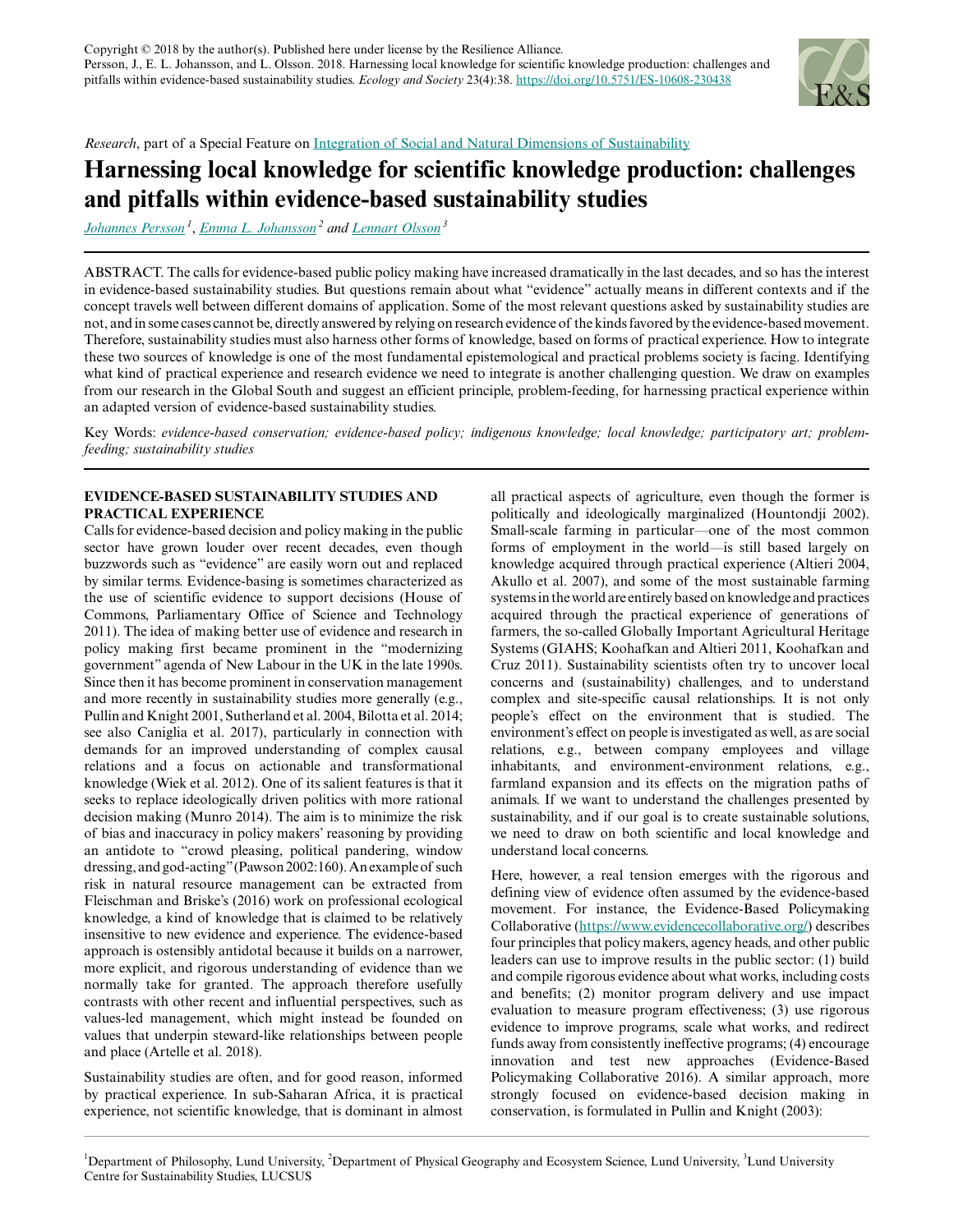- **.** ask an answerable question
- **.** appraise the evidence provided for it (instead of searching for the evidence yourself)
- **.** modify action in response to the evidence
- **.** monitor and evaluate the new action
- **.** actively disseminate knowledge and share learning.

Within these approaches, the integration of evidence, interpreted in this more rigorous way, with practical experience becomes a challenge, and the risk is that practical experience will have no real place as evidence in evidence-based sustainability studies. This would create a number of difficulties for the position, difficulties the seriousness of which need to be scrutinized. It is clear that if this exclusion is indeed inevitable evidence-based sustainability might end up reinforcing the dangerous division between two knowledge systems that has distorted and hampered sustainability issues in agriculture and elsewhere. Many GIAHS are nowadays threatened by agricultural modernization policies, underpinned by modern science and technology, and hence in need of protection. The FAO (<http://www.fao.org/giahs/en>) and UNESCO have taken steps to protect such knowledge systems with the rationale that they can provide sources of knowledge for reinventing agriculture elsewhere (Koohafkan and Cruz 2011). Equally problematic would be the response that in view of their apparent incompatibility with practical experience, evidencebased sustainability studies, in their different varieties, have to be abandoned. Our intention, then, is not to argue against evidencebased sustainability studies. It is to argue for a way of adapting them so that they can relate in a meaningful way to local knowledge.

## **UNREALISTIC INTEGRATION?**

We start with the challenge. The tension within evidence-based sustainability studies is best understood by reviewing some of the challenges and pitfalls of its forerunner, evidence-based medicine.

The expression "evidence-based medicine" was coined first by Gordon Guyatt, in 1990 in the course of his argument for an alternative, supposedly better way of making clinical decisions in health care (Daly 2005). The group of clinical epidemiologists to which he belonged wanted to position themselves against the received practice of medical education, which they thought bred authority-dependent, uncritical physicians who trusted clinical experience too much. Similar complaints were later voiced in conservation practice. For instance, Sutherland et al. (2004:305) claim that "much of current conservation practice is based upon anecdote and myth rather than upon the systematic appraisal of the evidence, including experience of others who have tackled the same problem." Noting the development of evidence-based practice in health care brought about by "the application of scientific method in determining the optimal management of the individual patient" (Guyatt 1991:A16), Sutherland et al. (2004:305) contend that conservation needs "a similar radical revolution."

Clinical epidemiologists and conservation biologists both sought to construct hierarchies of evidence so that evidence could be summarized. In these hierarchies, the evidence obtained from well-designed clinical trials (randomized controlled trials, or

RCTs) was typically rated high and (unsystematic) practical experience, intuition, and theoretical reasoning were not (Guyatt et al. 1992).

The hierarchies were codified in instruments such as the Grading of Recommendations Assessment, Development and Evaluation (GRADE). GRADE is now a familiar system for synthesizing and rating the quality of evidence of different sorts, and it has been used to an extent in sustainability studies (Bilotta et al. 2014). It does more than codify a hierarchy of evidence; it also provides acceptance rules for evidence.

Historically, the sort of integrative tension that we want to focus on here was especially prominent in the shift in evidence-based medicine to a position whereby policy architects and decision makers became primarily evidence users rather than evidencebased practitioners. This shift divorced the movement from the original, but often unrealistic, idea that each physician should critically and systematically evaluate the evidence in a scientific way and integrate it with personal experiences and patients' preferences; it moved it toward a position where each doctor should be an "evidence user" with "a readiness to identify evidence-based sources which summarize the evidence for them" (Guyatt, as quoted in Daly 2005:91). Likewise, in evidence-based conservation it may never have been believed that the conservation manager should be more than an evidence user (Pullin and Knight 2001).

The shift to evidence users effectively drives a qualitative wedge between (research) evidence and practical experience. Following it, the difference between evidence and practical experience is no longer a difference of degree but one of kind. Research evidence becomes "the" evidence. Practical experience becomes something else.

*Pace* Pullin and Knight (2001), and bearing in mind that practical experience is no longer evidentially relevant once we become wedded to the idea of rigorous evidence, the evolution of the decision maker into an evidence user clearly reveals potential shortcomings of the evidence-based perspective as a decision strategy in many sustainability cases.

Rigorous evidence might be lacking. Where it does exist, it may be relevant to the drawing of well-grounded conclusions at population level but incapable of being used in order to answer specific questions at a local level, i.e., there may a problem of external validity, and indeed other problems of implementation.

Nevertheless, from the point of view of a policy maker, the focus of assessing the quality of a study from environmental science is to establish (i) how near the truth its findings are likely to be, and (ii) how relevant and transferable the findings are to the particular setting or population of policy interest. (Bilotta et al. 2014)

Moreover, some sustainability questions are simply not about what kinds of intervention work, and where this is the case the evidential hierarchies need to be revised (the evidence is partly of the wrong kind). Trials "can run you ragged on the trivial" (Fraser Mustard, as quoted in Daly 2005:108).

#### **THE RISK OF ANSWERING THE WRONG QUESTION**

That relevant research evidence for decision making is sometimes scarce is not surprising when we consider why we wanted evidence in the first place. A lot of research evidence is of poor quality or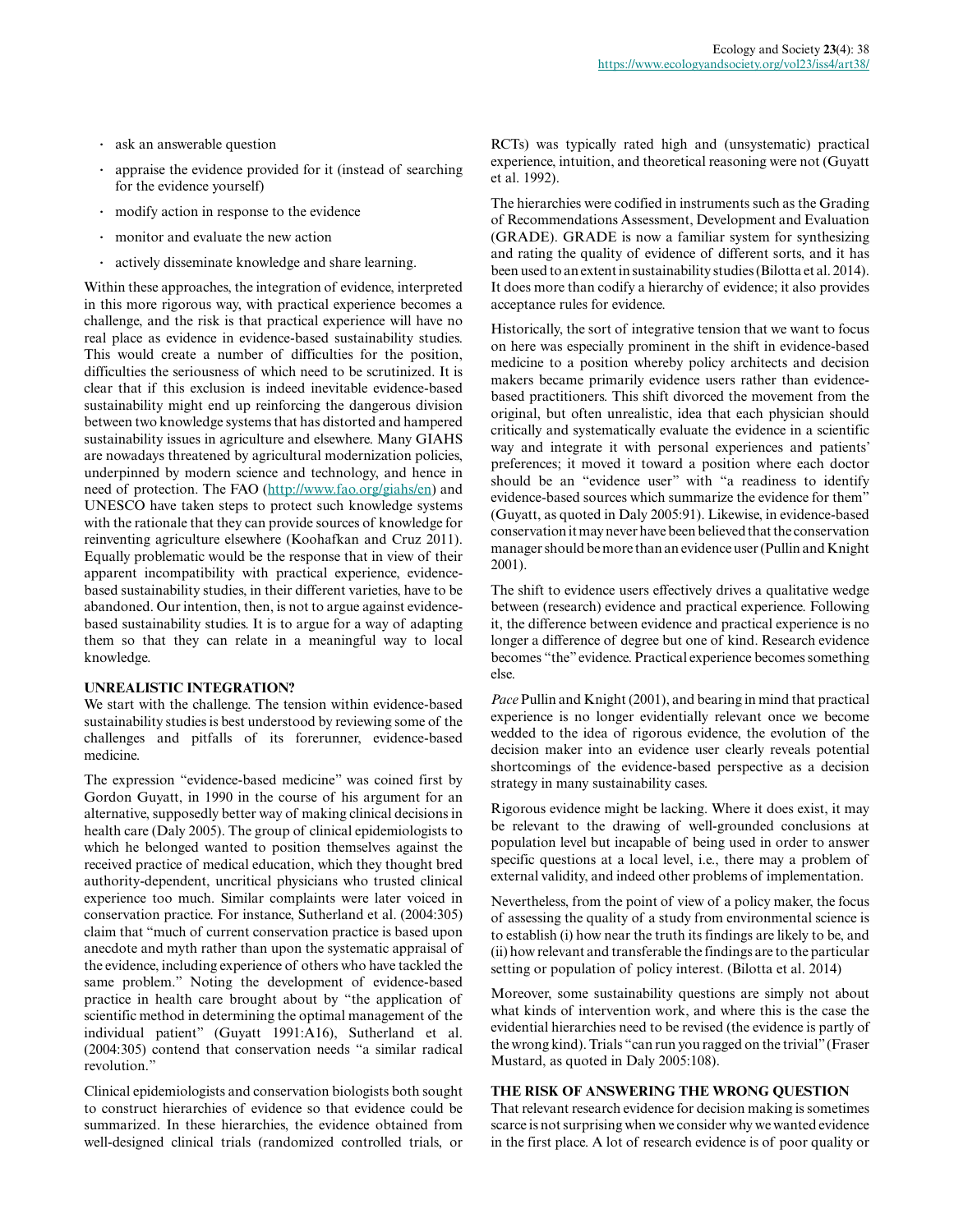simply irrelevant for a particular decision or policy purpose, even if it remains of high quality for other purposes. Some questions might be important for practical matters but scientifically peripheral, and vice versa.

In medicine, the pharmaceutical industry effectively, in part, at least, compensates for this asymmetry. In other fields, notably involving sustainability and policy issues, relevant and sufficient rigorous evidence is often lacking. The implication is that the rigorous evidence we have acquired might answer the wrong question.

Thus, in the majority of cases not even a well-designed RCT (assuming such a study is possible) provides all the answers that we need for policy design and decision making. A well-designed RCT will test, quite efficiently, whether a particular intervention is effective. It will reveal a causal connection. But it does not provide information about the other kinds of environment in which this causal connection will be exhibited. Nor does it necessarily help us to identify the items of causal connection. Typically, then, the RCT shows that the intervention worked in the "experimental" setting. It gives no indication as to (a) whether it would work in a new context, and (b) whether a certain action is an instance of the intervention. For that, extra assumptions are needed, assumptions about the causal principles in the experimental setting and the new context (see also Cartwright and Hardie 2012). Some way of determining whether a certain action is the kind of intervention the causal principle latches on to is also needed. Some causal principles are the same throughout space-time; but most are not.

For instance, *Varroa destructor* is known to be the most devastating pest of western honey bees (*Apis mellifera*). Varroa mites are ectoparasites that feed on the hemolymph of immature and adult honey bees. They reproduce on developing bee larvae. However, researchers have found genetic holes in the pest's armor, and recently, double-stranded RNA that causes mortality in varroa has been identified (Huang et al. 2017). This finding, including high quality mechanistic evidence, leaves us with an important question: Would feeding bee colonies in the farms with single gene solutions reduce the problem? Potentially, to answer this question more evidence and evidence of different kinds are needed. This is because high internal validity, i.e., proof that the experimental stimulus made a significant difference in this specific instance, does not guarantee external validity, i.e., that this effect can be generalized to other populations, settings, and variables, as Donald Campbell (1957) discussed long ago. There is no guarantee that feeding is the right intervention, and, of course, we have no assurance in advance that the bees are of the right kind, i.e., two problems of implementation.

Even if this asymmetry between the internal and external validity of conclusions is amplified in laboratory studies, similar problems, versions of the inductive problem, haunt all science, RCTs conducted in the clinics or in the field included. The evidence-base is thus often too narrow for the policy maker.

Finally, the question may not be what works? It may be a question of some other type. Evidence in evidence-based policy has been tailored to yield optimal evidence on the effectiveness of potential interventions. However, policy is not, and should not always be, about what works, not in a narrow interventionist sense, at least. This kind of critique of the evidence-based movement can be found in several domains, one of which is education. The critique there often begins by drawing attention to the differences between contexts where interventions and their effectiveness are relevant to focus on, i.e., questions about what works, and the school where interventions and their effects are only part of the totality one is managing (e.g., Biesta 2005). It may even be that the causal processes, even when they are conceived of as more complex than interventions and their effects, are relatively uninteresting compared with symbolically mediated cognitive processes and processes of improved ethical awareness. However, whether these processes are sufficiently similar to the kind of causal relations RCTs are tailored to identify is an open question. Sometimes, the upshot of such observations will be the insight that the evidential hierarchies have promoted the wrong methodologies (e.g., Petticrew and Roberts 2003).

For example, many conditional cash transfer (CCT) programs (where people on low incomes receive cash to cover school fees) have been assessed using RCT, and the assessments often generate positive results, for example, that school attendance rates increase. However, because the assessments do not discuss the alternative of making education free of charge, in essence the RCTs are being used to promote a particular ideological approach by testing only one kind of intervention. Most probably it would be better to provide free education, but that would be at odds with the current ideology.

Importantly, a narrow focus on what works is alien to sustainability issues. Ideally, the evidence will be about what works sustainably, at least. In order to accomplish that, attention has to be given to how a proposed solution works. Knowing how is crucial if we are to develop understanding, as Norgaard (2001:58) emphasizes when he speaks of "the importance of understanding to achieving sustainability." Sometimes the key question might even be: What is going on in the particular environment? But there is no obvious connection between answers to questions of these three types. For instance, complex or detailed questions about how something works are far from easy to answer with evidence about what works. How-questions typically need more structural, mechanistic answers, i.e., less straightforwardly causal answers. Similarly, questions about what is going on in a particular environment might require more descriptive answers than those provided in the form of causal inference tickets from cause to effect. Such questions typically depend on a more flexible research strategy than that involved RCTs, or in large-N research in general.

The problems we have identified clearly spotlight the need for policy makers managing sustainability issues to be evidence-based practitioners rather than evidence users. And for the evidencebased practitioner it is obvious that the process has to include elements that might lead to the tailoring, and sometimes the discovery, of new interventions rather than implementation and evaluation of existing policy. But evidence-based policy is a vehicle for neither tailoring nor discovery. It is rather telling that innovation comes as step four in The Evidence-Based Policymaking Collaborative's list.

Hence, when requests for answers that differ, qualitatively, from the answers to narrow what-works questions are made, typically there is not enough research evidence of the right kind, i.e., the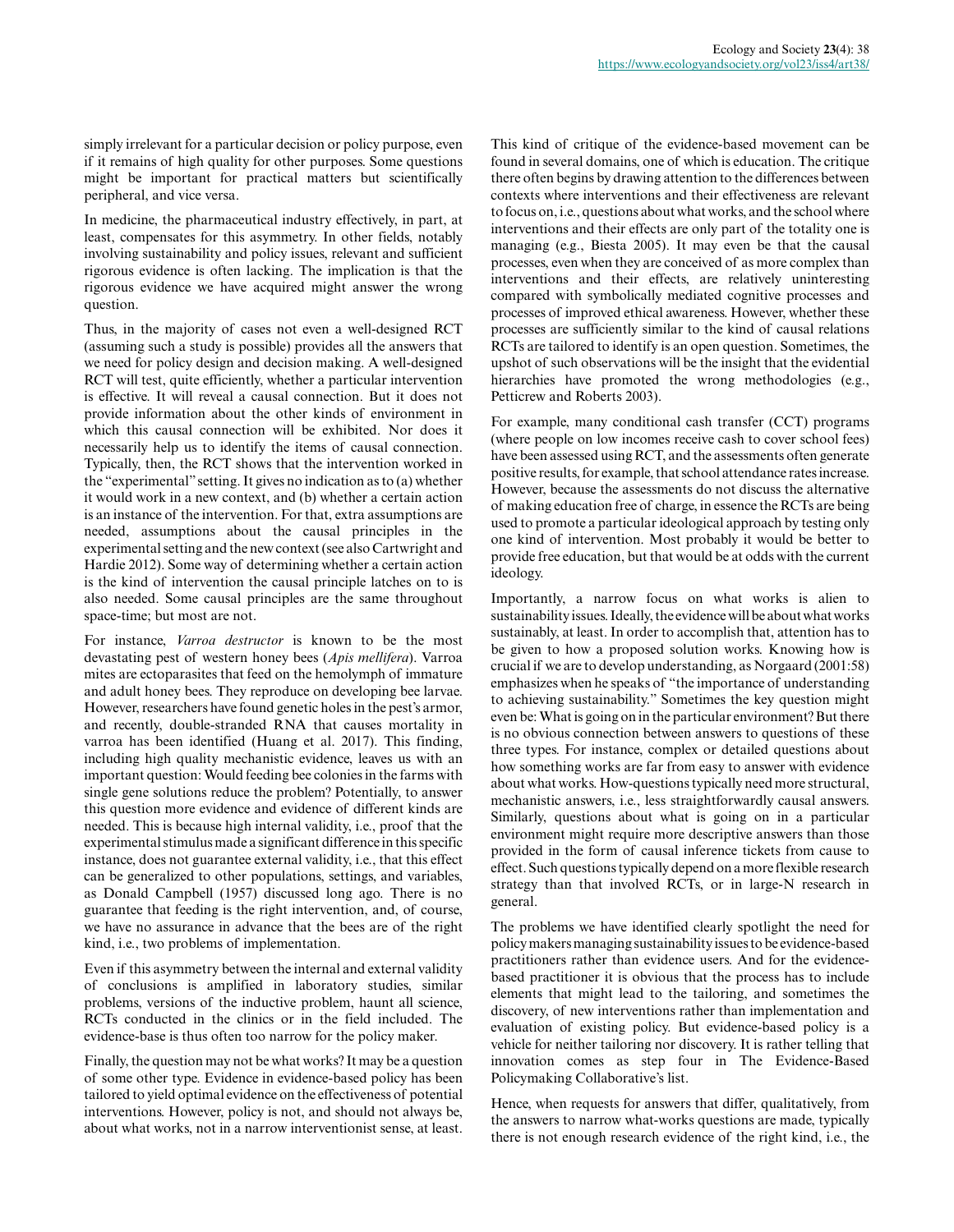kind promoted by the evidence-based movement, to tackle them. The implication is that some of the most relevant questions raised in calls for evidence-based public decision and policy making cannot be answered by relying exclusively on the assessments of evidence governed by GRADE and similar instruments. There simply is not enough relevant evidence of the right kind to make it work. And in some cases, there never will be.

In other words, the risk is obvious that, instead of managing and answering the important sustainability questions with evidencebased solutions, we will provide the answers for which there is rigorous evidence (note the imperative "ask an answerable question" in Pullin and Knight 2003). As a consequence, evidencebased sustainability studies run the risk of answering the wrong question.

## **HARNESSING LOCAL KNOWLEDGE FOR SCIENTIFIC KNOWLEDGE PRODUCTION**

Note that the risk of answering the wrong question generated by the demand for but absence of rigorous evidence does not necessarily entail that relevant research is nonexistent. Nor does it necessarily entail that relevant (local) knowledge is lacking:

*Everyone in society has some knowledge special to the varied and particular contexts in which they work and inevitably learn, and sometimes this particular knowledge can be extremely important.* (Norgaard 2001:60)

*This is not to say that such common-sense naturalistic observation is objective, dependable, or unbiased. But it is all that we have. It is the only route to knowledge-noisy, fallible, and biased though it be.* (Campbell 1975:178)

Instead, the problem for the evidence-based perspective is that adequate mechanisms for integrating practical experience seem to be lacking. Some critics argue that the required mechanisms are more or less necessarily excluded (Adams and Sandbrook 2013), and that proponents of evidence-based conservation view practical experience as no more than myth. In reply, the proponents have insisted that this does not reflect their ambition (Haddaway and Pullin 2013). Pullin and Salafsky (2010), for example, have called for more information to be recorded by practitioners, and the case for including local and expert knowledge has certainly been made in the evidence-based conservation literature. Haddaway and Pullin (2013) state that the integration is normally tackled at the consultation stage, during question formulation, where the Collaboration for Environmental Evidence (CEE) Guidelines state that all relevant stakeholders should be consulted (CEE 2013).

It must, therefore, be crucial for an adaptive version of evidencebased sustainability studies to ensure that the varieties of local knowledge that evidence-based sustainability or policy cannot traditionally capture, the kind we call practical experience, are harnessed in a more integrated way for scientific knowledge production. How to integrate the two sources of evidence is one of the most fundamental epistemological problems society is facing. What kind of practical experience and scientific evidence it is that we need to integrate is an almost equally challenging question? Fortunately, harnessing can be secured, and in more ways than one. The best way to proceed depends on whether we are evidence-based practitioners or evidence users.

- **1.** If we are evidence-based practitioners we will take care not only to work in the direction from the laboratory to the field, but also to focus on different environments, find out what the problem is supposed to be in them, what works in them, and whether what works is robust over several environments or context sensitive.
- **2.** If we are evidence users we will need to argue that we need two kinds of evidence, at least. One kind might be provided by the evidence-based movement. It tells us what is effective. The other kind tells us whether the evidence works here (and, possibly, if other things are known to work here); "... implementing solutions requires the contextual, experiential and, in some cases, traditional or indigenous knowledge of local people and practitioners" (Cleveland et al. 2000:4).

In both cases we might agree, if necessary, that although what is added by practical experience is not science proper, it is, arguably, evidence nevertheless. For sustainability scientists (1) is clearly the more appropriate option. This entails that practical experience, and local knowledge more generally, should be integrated early on in the research process. It is not a matter of integrating readymade research and practical experience. However, this implies that several earlier takes on the problem become less timely. To quote an early formulation:

*Indigenous knowledge (IK) is local knowledge knowledge that is unique to a given culture or society. IK contrasts with the international knowledge system generated by universities, research institutions and private firms. It is the basis for local-level decisionmaking in agriculture, health care, food preparation, education, natural resource management, and a host of other activities in rural communities. Such knowledge is passed down from generation to generation, in many societies by word of mouth. Indigenous knowledge has value not only for the culture in which it evolves, but also for scientists and planners striving to improve conditions in rural localities.* (Warren, as quoted in Agrawal 1995:416)

According to (1), the separation of science and local knowledge implied in these remarks is misguided. Similarly, the divisions and discontinuities between western scientists and indigenous people, and, more generally, between any two particular groups, described by (Norgaard 2001) must be partly overstated if (1) is to be a viable alternative. Finally, the "other knowledge systems" in Nakashima et al. (2000) must not be entirely isolated from scientific knowledge production. In saying this, we do not downplay the importance of observing two knowledge systems. In mainstream agricultural policies in Africa, for instance, local knowledge is often seen as a (or even the) problem (Norgaard 1984), and the solution is to modernize agriculture by harnessing modern science and technology to boost crop yields (Juma et al. 2001, Tomlin 2006, Toenniessen et al. 2008, Juma 2015). According to one of the most influential scholars in development economics, John Mellor, "farmers may well innovate but innovation is generated locally from local practices and is innately slower paced than that from modern research institutions. It is not embodied in purchased inputs" (Mellor 2017:75). But progress in the quest for modernization has been slow. Often it has not been made at all, as in the case of Malawi (Messina et al. 2017), or has been downright deleterious, some would argue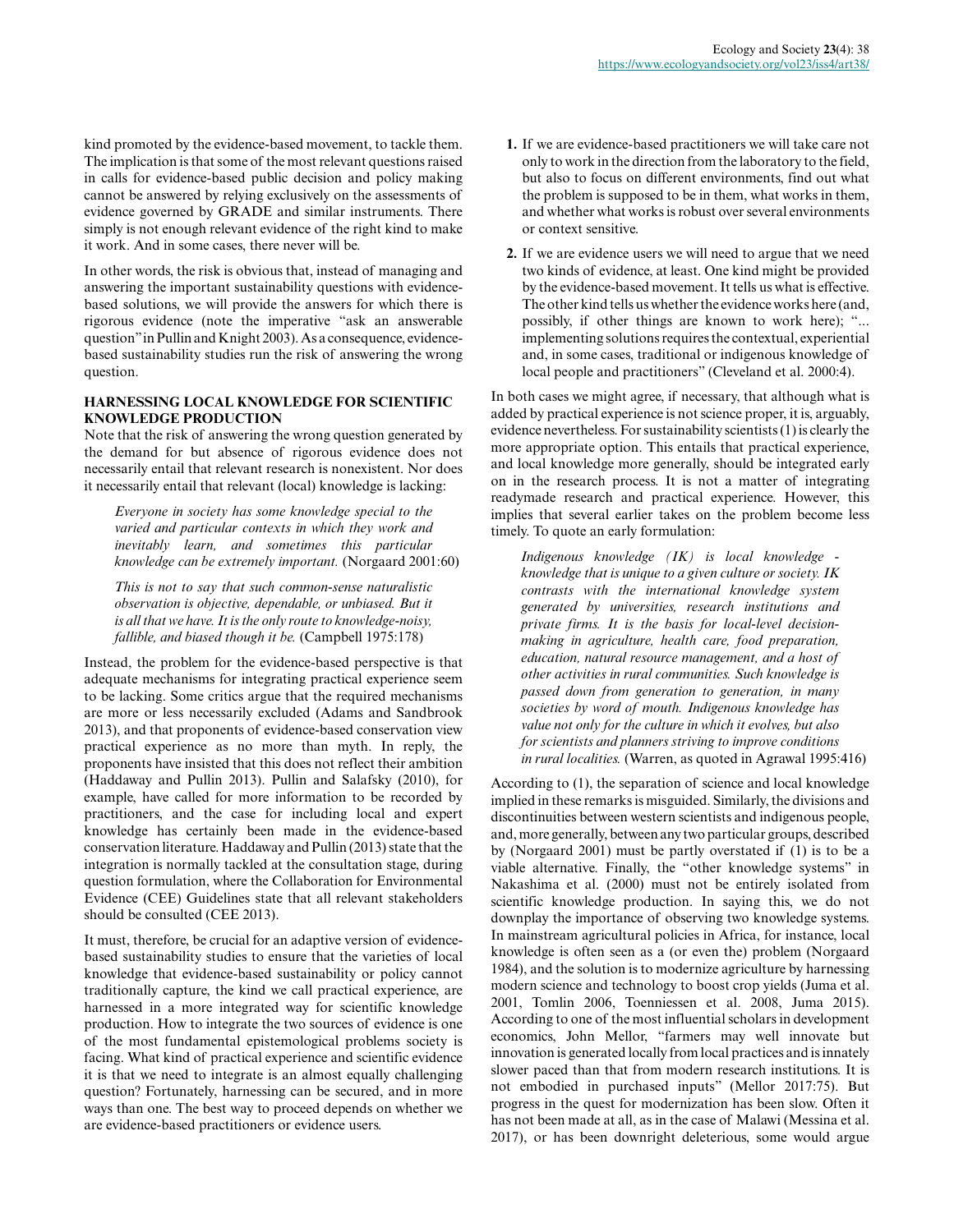(Bryceson 2002). Efforts in Uganda to aggressively modernize the agricultural sector are a telling example of the clash between different views on knowledge (World Bank 2007).

The trick here, if (1) is to be successful, is to integrate science and practical experience without fully integrating scientific theories and local knowledge systems, a task, as we should acknowledge, that often leads to conflict and inconsistency (Aikenhead and Jegede 1999). That inconsistency is to be expected, and the position that this risk should be avoided, at least from the point of view of an otherwise well-functioning science, is argued in another paper in this special feature (Persson et al. 2018).

### **PARTICIPATORY ART AS A PROBLEM-FEEDING MECHANISM**

A substantial part of the solution to the above problem is, surprisingly perhaps, almost trivial. Rather than trying, and failing, to integrate entire belief systems, we should settle for less. In sustainability studies this means we should try to establish reliable mechanisms for problem-feeding (Thorén and Persson 2013) between the two domains instead of attempting to integrate them. Problem-feeding is a form of, typically interdisciplinary, exchange in which the central object of exchange is a problem, or set of problems, rather than, say, evidence, a concept, model, or theory. The original idea is that problems occasionally arise within a discipline<sub>1</sub> in which they cannot be solved easily (Thorén and Persson 2013; see also Sherif and Sherif 1969, Darden and Maull 1977) and are therefore exported to another discipline<sub>2</sub>. In bilateral problem-feeding, the solutions to the problems are then fed back (to discipline<sub>1</sub>). The simplest type of bilateral problemfeeding would thus consist of four steps (Wahlberg and Persson 2017): (1) the formulation of the problem in context<sub>1</sub>; (2) the uptake (and reformulation) of the problem in context<sub>2</sub>; (3) the solution of the problem in context<sub>2</sub>; (4) the (reformulation and) acceptance of the solution in context<sub>1</sub>.

We can illustrate how local knowledge can be harnessed for scientific knowledge production in this way by examining the depiction of narratives of socio-environmental change using participatory art (Johansson and Isgren 2017). The participatory art method used was developed by a LUCID (Lund University Centre of Excellence for Integration of Social and Natural Dimensions of Sustainability) PhD scholar in order to uncover local concerns, coproduce knowledge, and disseminate local experiences of land use and land cover change (LULCC) to a wide audience, i.e., academics, policy makers, and the public. This section offers a brief overview of the method and explains how it could be usefully applied in sustainability science.

The aim of the study we take as our case probe is to understand sustainability challenges connected with LULCC and how such change affects people and the environment in areas experiencing land grabbing (de Schutter 2011, Borras et al. 2011). The method was developed as an alternative to remote sensing commonly used to quantify and explore LULCC. Where remote sensing is used the researcher often determines the most important challenge that he or she wishes to understand. This can be problematic because the scale of analysis or the land cover categories selected may not be the most relevant for people in the local context. They may not therefore be crucial for sustainable development in the local area. Causal effects and complex feedbacks between people and the environment might remain undiscovered if the researcher focuses

too heavily on answering a predetermined set of research questions. In Johansson and Isgren (2017), participatory research methods building on focus group discussions and subsequent painting workshops were used in order to identify the key challenges experienced by people in the area.

Participatory art allows people who are dependent on local natural resources and vulnerable to environmental change to describe and depict the challenges and benefits of LULCC as they see them. The research focus and questions are heavily influenced by participants, and this helps the researcher to identify the most pressing sustainability challenges in the local context as well as to identify complex feedbacks and interactions between the local society and the environment.

The fieldwork was conducted in 2015 over a two-month period in the Kilombero Valley, Tanzania, in villages that lease land to foreign agribusinesses. Village land has been leased with longterm contracts by two different companies: Kilombero Plantations Limited (rice production) since 2008 and Kilombero Valley Teak Company (teak production) since 1992.

Interviews, focus group discussions, narrative walks, and painting workshops were the main methods used to investigate the past, present, and future socio-environmental situation of the area. These methods do not quantify change. Instead they indicate how people experience their situation, because participants are allowed to steer the discussion to what they judge to be important to emphasize. Perceptions of change, independently of their truth, can tell us about the socio-political situation of people who experience land grabbing, and why certain processes take place.

Focus group discussions were arranged in five villages where land has been acquired by one of the two companies. The groups were of approximately 12 people who had been selected to represent the dominant livelihoods in the area (farmers, fishermen, pastoralists), men and women, young and old (for past and present engagement experiences). During interviews and discussions, the participants were asked to explain what resources they obtain from nature, and then to discuss whether, and if so how, these resources have changed. As a result, there was a discussion about what the participants considered to be the main reasons for change. Finally, the researchers and focus group participants talked about future aspirations and how to reach that future.

After this the idea of painting narratives of change was introduced to the focus group participants, and the farmers, fishermen, and pastoralists painted stories of the past, present, and future with the guidance of a Tanzanian artist who instructed them on how to visualize the stories as Tanzanian Tinga-Tinga paintings. In total, six paintings representing the past, i.e., the period immediately before the arrival of the agribusinesses, the present, and the future were created for the two case study areas.

The paintings enabled communication in general and problemfeeding in two particular ways. First, the process of painting created a platform for the researcher to stay in the village for a fortnight and become more familiar with the local people and the environment than she would have done had she stayed for a day. The slow process of making paintings made it possible to peerreview the stories in the field, allowing passersby to confirm, reject, or adjust the visualized pattern. Second, the paintings were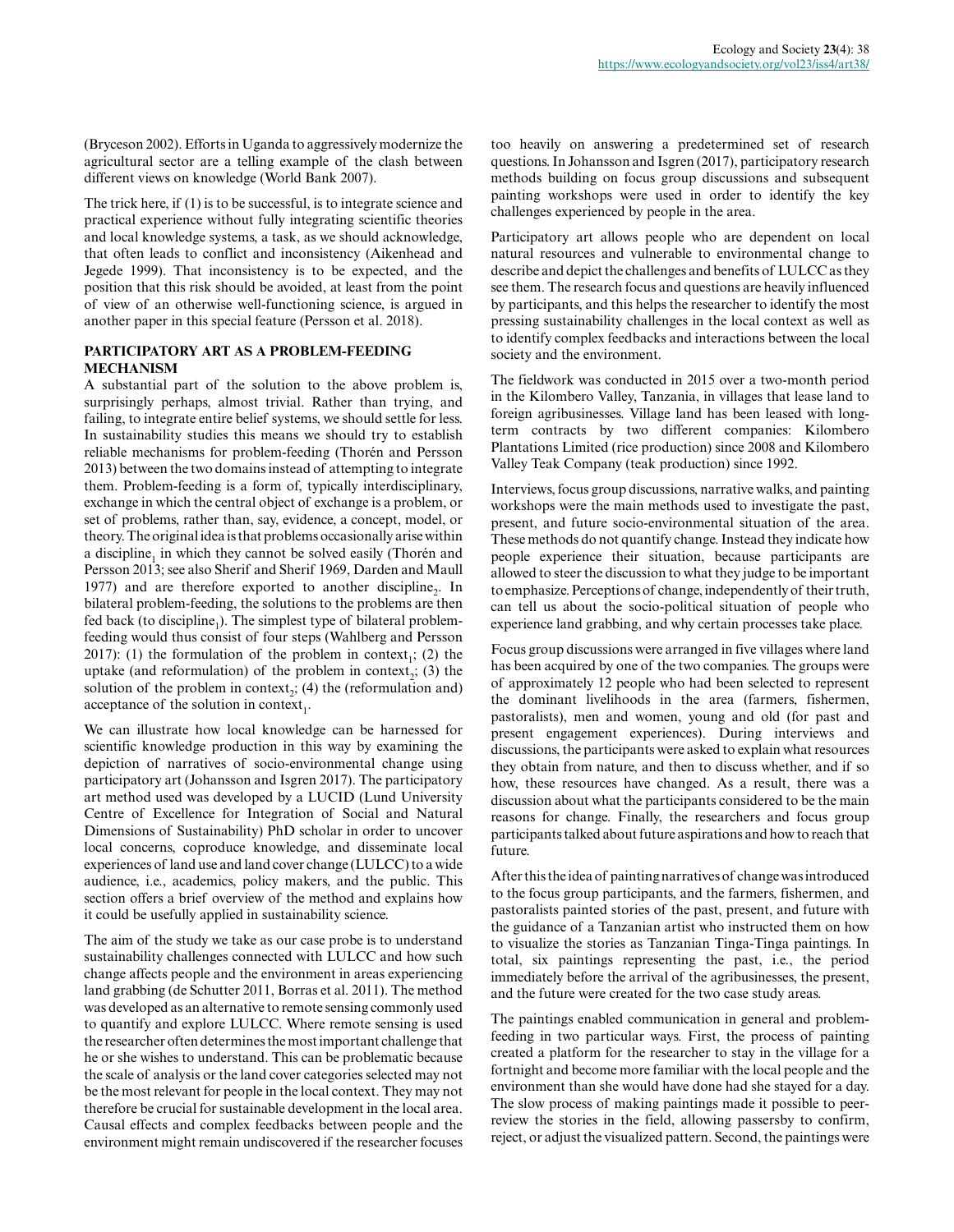used successfully in knowledge dissemination in the form of presentations and art exhibitions staged at international scientific conferences and the National Museum and House of Culture in Dar es Salaam, Tanzania. The exhibitions and presentations spread local knowledge and disseminated experiences of land use and land cover change.

Several local perceptions and instances of practical experience in this case pointed to sustainability challenges that the scientist would perhaps struggle to identify as an outsider. For example, there were local perceptions that the insects had changed since natural forests were cleared for teak plantations. Farmers believed that their crop yields had decreased because the pollinators had changed. However, because the yields of the crops being cultivated did not rely on pollination, the reason for change must have been something else, although the observation that the insects had changed may have been true. This raised new questions about why the farmers made that inference, and what the real reason for lower crop yields was.

Another local issue that is difficult to observe and fully understand as an outsider is rapid deforestation. Local narratives and field observations point to accelerated deforestation over the past 10 years due to population growth, farmland expansion, and illegal logging. It has been difficult to find scientific evidence for these changes, however, and an initial remote sensing analysis of land cover change has shown that forest cover has not changed in the area. The changes in forest cover in this particular area are difficult to observe with remote sensing as a result of the poor resolution of existing satellite images, and cloudiness of available satellite images.

In another strange side-story that emerged during the painting process, it was found that some participants painted people digging a hole at the large-scale plantation site. The people and the hole were shown as surrounded by a fence. The participants said that the company asks them to dig a hole to look for groundwater, but that after digging for a while they are forced to dig a new hole in another place. They were not persuaded that the company was interested in finding groundwater in this way: the plantation is located in a wet-land area, so water is everywhere. They believed that the company was searching for minerals or even uranium.

Two examples of problem-feeding in this example are the following:

Problem A (community concern): Crop yields have decreased because insect population composition has changed following teak plantation.

Problem A1 (sustainability scientists): Crop yields have decreased (but the crop does not need to be pollinated).

Problem A2 (sustainability scientists): Has insect population composition changed?

Problem A3 (sustainability scientist): Are there other potential problems that could have been caused by changing insect populations, e.g., agricultural pests?

Problem A4 (community concern): Are there other important changes to your crops?

Problem B (community concern): There is rapid deforestation due to population growth, farmland expansion, and illegal logging.

Problem B1 (sustainability scientists): There is perceived deforestation (but forest cover has increased).

Problem B2 (sustainability scientists): Have the forests become patchier?

Problem B3 (sustainability scientist): Are there particular (useful) species that have disappeared even if the total forest cover has increased?

Problem B4 (community concern): What are the most useful tree species, and have they disappeared?

Thus, the problem, once extracted, needs to be fed, without distorting it too much (Wahlberg and Persson 2017), into the scientific domain. Furthermore, often, and ideally, problemfeeding is bilateral. Often, something more than the problem needs to be fed into the scientific domain. Observations, even evidence, that might be difficult to produce using standard scientific methods may be needed as well. Thus problems A2 and B2 could be fed to the community for further evidenceacquisition.

The main difference between the participatory art technique and typical evidence-based approaches is that, in the former, the problems focused upon are extracted from local concerns; with the exception of the focus on land use change and its socioenvironmental consequences, they are not determined by the scientist. The first two steps in the process of problem-feeding are thus clearly involved. And if we really want to solve sustainability challenges, we also need to understand what those challenges are in the local context. Using participatory art to discuss and develop future scenarios might be an important contribution to sustainable policy making because the solutions would be based on local experiences and concerns.

## **PITFALLS**

Agriculture is an interesting example of the way in which the shift from knowledge acquired through practical experience to scientific knowledge can transform practices. Farming was once an economic activity that relied heavily on knowledge acquired through practical experience. As such there was reluctance when attempts were made to integrate it into capitalist modes of production (Kloppenburg 2005). Before the introduction of modern inputs such as synthetic fertilizers and fossil fuel-based machinery, the sustainability of agriculture was secured through the photosynthetic conversion of solar energy, and this provided food for people and feed for domestic animals. It was simply a thermodynamic necessity for more food calories to be produced on farms than the farmers had invested in growing the food (Crews et al. 2018). Key to successful agriculture, under such conditions, was the maintenance of soil fertility through various practices whose effect was to circulate nutrients from harvested crops, via people and livestock, back into the soil. Most of these practices relied entirely on knowledge acquired through practical experience by generations of farmers rather than scientific knowledge: the early scientific inputs to agriculture, such as stump-pullers, improved ploughs, and threshing machines were almost exclusively mechanical, rather than biological or chemical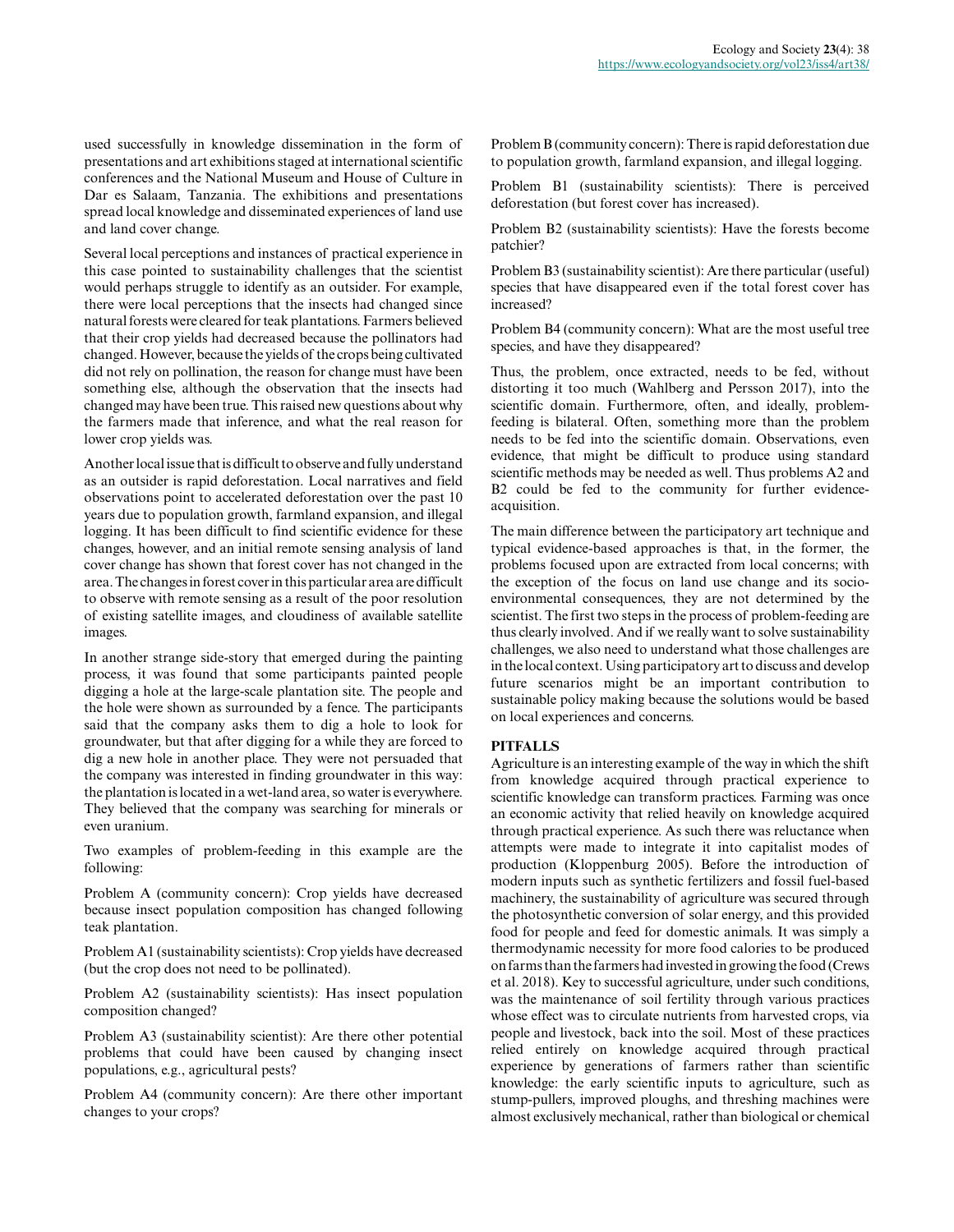(Huffman and Evenson 2008). Today the priorities have changed, and we are in a situation where seeds and agrochemicals dominate the scientific inputs to agriculture, most of which are detrimental to the long-term integrity of agro-ecosystems (Foley et al. 2011, Crews et al. 2018)

The potential pitfalls of taking practical experience into account are, of course, to some extent, the very flaws that prompted the evidence-based movement to begin with (Munro 2014):

- **.** Experience is unreliable, in particular when it is supposed to be representative of the general population.
- **.** Human beings, as well as ecosystems, are dynamic and changing, so it may be that any improvements or degradations the practitioner observes after an intervention would have happened anyway.
- **.** Practitioners may exhibit various kind of bias, including confirmation bias.

When we integrate practical experience and scientific evidence through the mechanism of problem-feeding rather than in a more direct way, we avoid these flaws, or at least significantly mitigate the risk that they will arise. We also circumvent what is perhaps the most serious problem with a practice-based approach, a problem the approach shares, to some extent, with every other kind of evidence-based thinking that focuses narrowly on experimental techniques such as RCT as a source of evidence. The problem is that the evidence from practical experience may be too shallow to generate explanations. This difficulty makes it possible to see clearly the advantages of harnessing local knowledge for scientific knowledge production in a structurally more complicated way than that achieved by simply adding practical experience as evidence. By scaling up and scaling out, science can add explanation to any regularities discovered at the local level through practical experience. In a Senegalese study of people's vulnerability to climate change and their coping mechanisms, Tschakert (2007) applied the technique of conceptual mapping among villagers ("nonexperts") and extension agents ("experts"). By comparing their respective conceptual understandings of the causes and impacts of climate change, she derived a more complete and informed understanding of the vulnerabilities and potential remedies.

## **CONCLUSIONS**

The evidential hierarchies defining the evidence-based movement, especially in health care, normally render practical experience unacceptable as evidence. Because sustainability studies often aim to uncover local concerns and challenges, and also because those conducting the studies need to understand complex and sitespecific causal relationships, a tension then emerges within evidence-based studies of sustainability. Yet, the evidence-based approaches have many advantages. Adaptive approaches to the evidence-based study of sustainability in which local knowledge is harnessed need to be developed. There are many reasons why practical experience should not be simply added on to scientific evidence. As against the integration of entire belief systems, scientific evidence and indigenous knowledge, for example, we have argued that problem-feeding based on practical experience is preferable. Participatory art is a promising method of problemfeeding. In some cases it will also provide crucial evidence.

### *AUTHOR CONTRIBUTIONS*

Lennart Olsson and Johannes Persson conceived the idea. Johannes Persson wrote the first draft and coauthored the final manuscript with Emma Johansson and Lennart Olsson. Emma Johansson contributed ideas to the first draft, contributed a case probe, and coauthored the final manuscript. Lennart Olsson contributed ideas to the first draft, contributed a case probe, and coauthored the final manuscript. The authors declare that they have no competing interests.

*Responses to this article can be read online at:* [http://www.ecologyandsociety.org/issues/responses.](http://www.ecologyandsociety.org/issues/responses.php/10608) [php/10608](http://www.ecologyandsociety.org/issues/responses.php/10608)

#### **Acknowledgments:**

*The authors want to thank Niklas Vareman and Paul Robinson in particular for a number of valuable comments. The research has been funded by the following research projects: Swedish Research Council Formas Linnaeus grant LUCID, Lund University Centre of Excellence for integration of Social and Natural Dimensions of Sustainability (259-2008-1718) [to J.P., E.J., and L.O.] and the Swedish Foundation for Humanities and Social Sciences, grant number M14-0138:1 [to J.P.].*

#### **LITERATURE CITED**

Adams, W. M., and C. Sandbrook. 2013. Conservation, evidence and policy. *Oryx* 47:329-335. [http://dx.doi.org/10.1017/](http://dx.doi.org/10.1017%2FS0030605312001470) [S0030605312001470](http://dx.doi.org/10.1017%2FS0030605312001470) 

Agrawal, A. 1995. Dismantling the divide between indigenous and scientific knowledge. *Development and Change* 26(3):413-439. [http://dx.doi.org/10.1111/j.1467-7660.1995.tb00560.x](http://dx.doi.org/10.1111%2Fj.1467-7660.1995.tb00560.x)

Aikenhead, G. S., and O. J. Jegede. 1999. Cross-cultural science education: a cognitive explanation of a cultural phenomenon. *Journal of Research in Teaching* 36(3):269-287. [http://dx.doi.](http://dx.doi.org/10.1002%2F%28SICI%291098-2736%28199903%2936%3A3%3C269%3A%3AAID-TEA3%3E3.0.CO%3B2-T) [org/10.1002/\(SICI\)1098-2736\(199903\)36:3<269::AID-TEA3>3.0.](http://dx.doi.org/10.1002%2F%28SICI%291098-2736%28199903%2936%3A3%3C269%3A%3AAID-TEA3%3E3.0.CO%3B2-T)  $CO:2-T$ 

Akullo, D., R. Kanzikwera, P. Birungi, W. Alum, L. Aliguma, and M. Barwogeza. 2007. Indigenous knowledge in agriculture: a case study of the challenges in sharing knowledge of past generations in a globalized context in Uganda. *World Library and Information Congress: 73rd IFLA General Conference and Council,* Durban, South Africa.

Altieri, M. A. 2004. Linking ecologists and traditional farmers in the search for sustainable agriculture. *Frontiers in Ecology and the Environment* 2:35-42. [http://dx.doi.org/10.1890/1540-9295\(2004\)](http://dx.doi.org/10.1890%2F1540-9295%282004%29002%5B0035%3ALEATFI%5D2.0.CO%3B2) [002\[0035:LEATFI\]2.0.CO;2](http://dx.doi.org/10.1890%2F1540-9295%282004%29002%5B0035%3ALEATFI%5D2.0.CO%3B2) 

Artelle, K. A., J. Stephenson, C. Bragg, J. A. Housty, W. G. Housty, M. Kawharu, and N. J. Turner. 2018. Values-led management: the guidance of place-based values in environmental relationships of the past, present, and future. *Ecology and Society* 23(3):35. [http://](http://dx.doi.org/10.5751%2FES-10357-230335) [dx.doi.org/10.5751/ES-10357-230335](http://dx.doi.org/10.5751%2FES-10357-230335)

Biesta, G. 2005. Knowledge production and democracy in educational research: the case of evidence-based education. *South*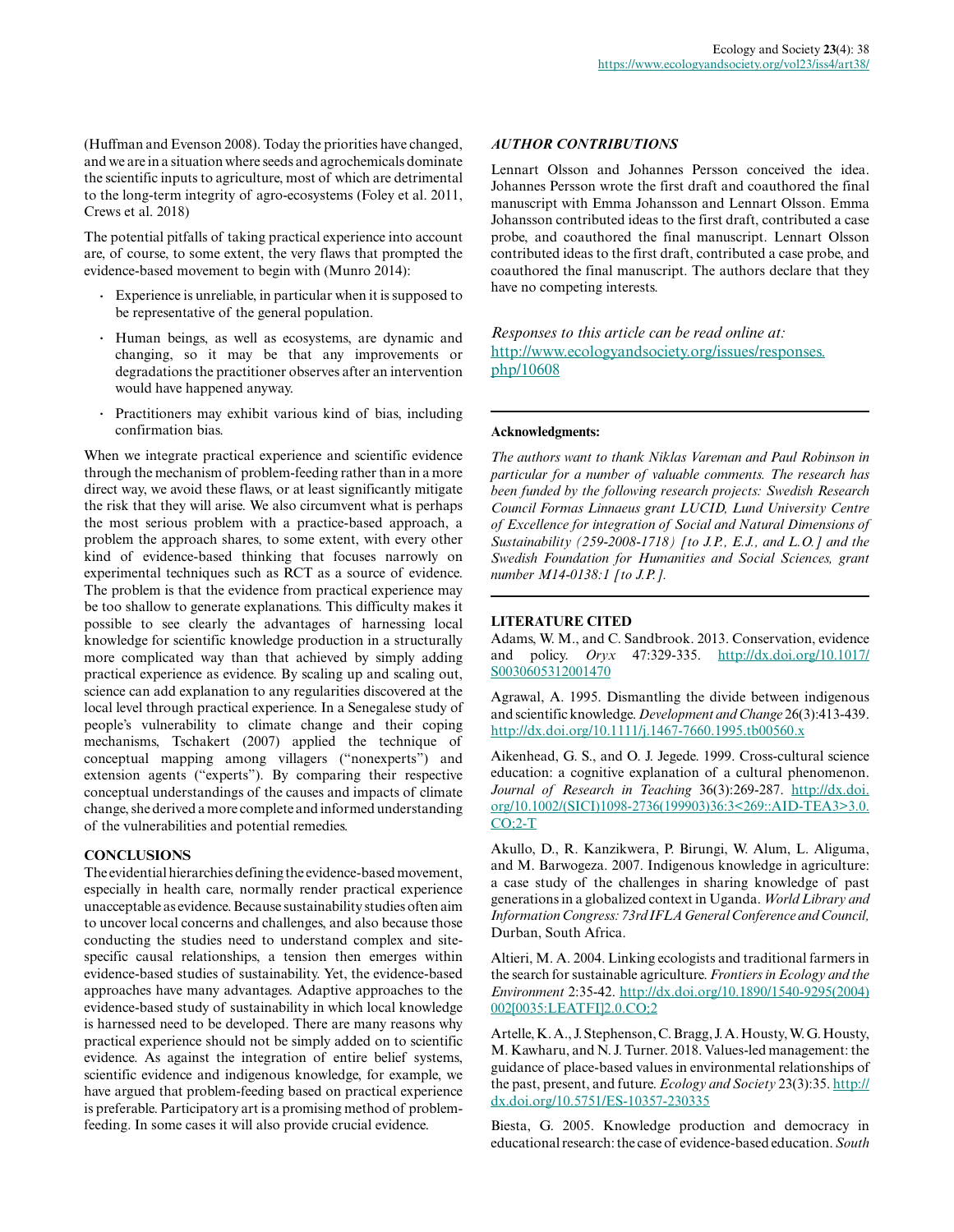*African Journal of Higher Education: Special Edition* 19:1334-1349.

Bilotta, G. S., A. M. Milner, and I. L. Boyd. 2014. Quality assessment tools for evidence from environmental science. *Environmental Evidence* 3(14):1-14. [http://dx.doi.](http://dx.doi.org/10.1186%2F2047-2382-3-14) [org/10.1186/2047-2382-3-14](http://dx.doi.org/10.1186%2F2047-2382-3-14) 

Borras Jr, S. M., R. Hall, I. Scoones, B. White, and W. Wolford. 2011. Towards a better understanding of global land grabbing: an editorial introduction. *Journal of Peasant Studies* 38 (2):209-216. [http://dx.doi.org/10.1080/03066150.2011.559005](http://dx.doi.org/10.1080%2F03066150.2011.559005) 

Bryceson, D. F. 2002. The scramble in Africa: reorienting rural livelihoods. *World Development* 30:725-739. [http://dx.doi.](http://dx.doi.org/10.1016%2FS0305-750X%2802%2900006-2) [org/10.1016/S0305-750X\(02\)00006-2](http://dx.doi.org/10.1016%2FS0305-750X%2802%2900006-2) 

Campbell, D. T. 1957. Factors relevant to the validity of experiments in social setting. *Psychological Bulletin* 54 (4):297-312. [http://dx.doi.org/10.1037/h0040950](http://dx.doi.org/10.1037%2Fh0040950)

Campbell, D. T. 1975. "Degrees of freedom" and the case study. *Comparative Political Studies* 8(2):178-191. [http://dx.doi.](http://dx.doi.org/10.1177%2F001041407500800204) [org/10.1177/001041407500800204](http://dx.doi.org/10.1177%2F001041407500800204)

Caniglia, G., N. Schäpke, D. J. Lang, D. J. Abson, C. Luederitz, A. Wiek, M. D. Laubichler, F. Gralla, and H. von Wehrden. 2017. Experiments and evidence in sustainability science: a typology. *Journal of Cleaner Production* 169:39-47. [http://dx.doi.](http://dx.doi.org/10.1016%2Fj.jclepro.2017.05.164) [org/10.1016/j.jclepro.2017.05.164](http://dx.doi.org/10.1016%2Fj.jclepro.2017.05.164)

Cartwright, N., and J. Hardie. 2012. *Evidence-based policy: a practical guide to doing it better*. Oxford University Press, Oxford, UK. [http://dx.doi.org/10.1093/acprof:osobl/9780199841608.001.0001](http://dx.doi.org/10.1093%2Facprof%3Aosobl%2F9780199841608.001.0001) 

Cleveland, C. J., D. I. Stern, and R. Costanza, editors. 2000. *The economics of nature and the nature of economics: advances in ecological economics*. Edward Elgar, Cheltenham, UK.

Collaboration for Environmental Evidence (CEE). 2013. *Guidelines for systematic review and evidence synthesis in environmental management. Version 4.2*. CEE, Bangor University, Gwynedd, UK. [online] URL: [http://www.environmentalevidence.](http://www.environmentalevidence.org/Documents/Guidelines.pdf) [org/Documents/Guidelines.pdf](http://www.environmentalevidence.org/Documents/Guidelines.pdf)

Crews, T. E., W. Carton, and L. Olsson. 2018. Is the future of agriculture perennial? Imperatives and opportunities to reinvent agriculture by shifting from annual monocultures to perennial polycultures. *Global Sustainability* 1:e11. [http://dx.doi.org/10.1017/](http://dx.doi.org/10.1017%2Fsus.2018.11) [sus.2018.11](http://dx.doi.org/10.1017%2Fsus.2018.11)

de Schutter, O. 2011. How not to think of land-grabbing: three critiques of large-scale investments in farmland. *Journal of Peasant Studies* 38:249-279. [http://dx.doi.org/10.1080/03066150](http://dx.doi.org/10.1080%2F03066150.2011.559008) [.2011.559008](http://dx.doi.org/10.1080%2F03066150.2011.559008) 

Daly, J. 2005. *Evidence-based medicine and the search for a science of clinical care*. University of California Press, Berkeley, California, USA.

Darden, L., and N. Maull. 1977. Interfield theories. *Philosophy of Science* 44(1):43-64. [http://dx.doi.org/10.1086/288723](http://dx.doi.org/10.1086%2F288723) 

Evidence-Based Policymaking Collaborative. 2016. *Principles of evidence-based policymaking.* [online] URL: [https://www.](https://www.evidencecollaborative.org/) [evidencecollaborative.org/](https://www.evidencecollaborative.org/) 

Fleischman, F., and D. D. Briske. 2016. Professional ecological knowledge: an unrecognized knowledge domain within natural resource management. *Ecology and Society* 21(1):32. [http://dx.](http://dx.doi.org/10.5751/ES-08274-210132) [doi.org/10.5751/ES-08274-210132](http://dx.doi.org/10.5751/ES-08274-210132)

Foley, J. A., N. Ramankutty, K. A. Brauman, E. S. Cassidy, J. S. Gerber, M. Johnston, N. D. Mueller, C. O'Connell, D. K. Ray, P. C. West, et al. 2011. Solutions for a cultivated planet. *Nature* 478:337-342. [http://dx.doi.org/10.1038/nature10452](http://dx.doi.org/10.1038%2Fnature10452) 

Guyatt, G. 1991. Evidence-based medicine. *ACP Journal Club* (supplement 2 to *Annals of Internal Medicine*) 114:A16.

Guyatt, G., J. Cairns, D. Churchill, D. Cook, B. Haynes, J. Hirsh, J. Irvine, M. Levine, J. Nishikawa, D. Sackett, et al. 1992. Evidence-based medicine. A new approach to teaching the practice of medicine. *JAMA* 268(17):2420-2425. [http://dx.doi.](http://dx.doi.org/10.1001%2Fjama.1992.03490170092032) [org/10.1001/jama.1992.03490170092032](http://dx.doi.org/10.1001%2Fjama.1992.03490170092032) 

Haddaway, N., and A. S. Pullin. 2013. Evidence-based conservation and evidence-informed policy: a response to Adams & Sandbrook. *Oryx* 47(3):336-338. [http://dx.doi.org/10.1017/](http://dx.doi.org/10.1017%2FS0030605313000811) [S0030605313000811](http://dx.doi.org/10.1017%2FS0030605313000811) 

Hountondji, P. J. 2002. Knowledge appropriation in a postcolonial context. Pages 23-38 *in* C. A. Odora Hoppers, editor. *Indigenous knowledge and the integration of knowledge systems: towards a philosophy of articulation*. New Africa Books, Claremont, South Africa.

House of Commons, Parliamentary Office of Science and Technology. 2011. *Evidence-based conservation.* PostNote 379. Parliamentary Office of Science and Technology, Houses of Parliament, London, UK.

Huang, Z. Y., G. Bian, Z. Xi, and X. Xie. 2017. Genes important for survival or reproduction in *Varroa destructor* identified by RNAi. *Insect Science.* [http://dx.doi.org/10.1111/1744-7917.12513](http://dx.doi.org/10.1111%2F1744-7917.12513) 

Huffman, W. E., and R. E. Evenson. 2008. *Science for agriculture: a long-term perspective*. John Wiley & Sons, Hoboken, New Jersey, USA. [http://dx.doi.org/10.1002/9780470752555](http://dx.doi.org/10.1002%2F9780470752555) 

Johansson, E. L., and E. Isgren. 2017. Local perceptions of landuse change: using participatory art to reveal direct and indirect socioenvironmental effects of land acquisitions in Kilombero Valley, Tanzania. Ecology and Society 22(1)3. [http://dx.doi.](http://dx.doi.org/10.5751%2FES-08986-220103) [org/10.5751/ES-08986-220103](http://dx.doi.org/10.5751%2FES-08986-220103) 

Juma, C. 2015. *The new harvest: agricultural innovation in Africa*. Oxford University Press, Oxford, UK. [http://dx.doi.org/10.1093/](http://dx.doi.org/10.1093%2Facprof%3Aoso%2F9780190237233.001.0001) [acprof:oso/9780190237233.001.0001](http://dx.doi.org/10.1093%2Facprof%3Aoso%2F9780190237233.001.0001) 

Juma, C., K. Fang, D. Honca, J. Huete-Perez, V. Konde, S. H. Lee, J. Arenas, A. Ivinson, H. Robinson, and S. Singh. 2001. Global governance of technology: meeting the needs of developing countries. *International Journal of Technology Management* 22:629-655. [http://dx.doi.org/10.1504/IJTM.2001.002982](http://dx.doi.org/10.1504%2FIJTM.2001.002982) 

Kloppenburg, J. R. 2005. *First the seed: the political economy of plant biotechnology*. University of Wisconsin Press, Madison, Wisconsin, USA.

Koohafkan, P., and M. A. Altieri. 2011. *Globally important agricultural heritage systems: a legacy for the future*. Food and Agriculture Organization of the United Nations, Rome, Italy.